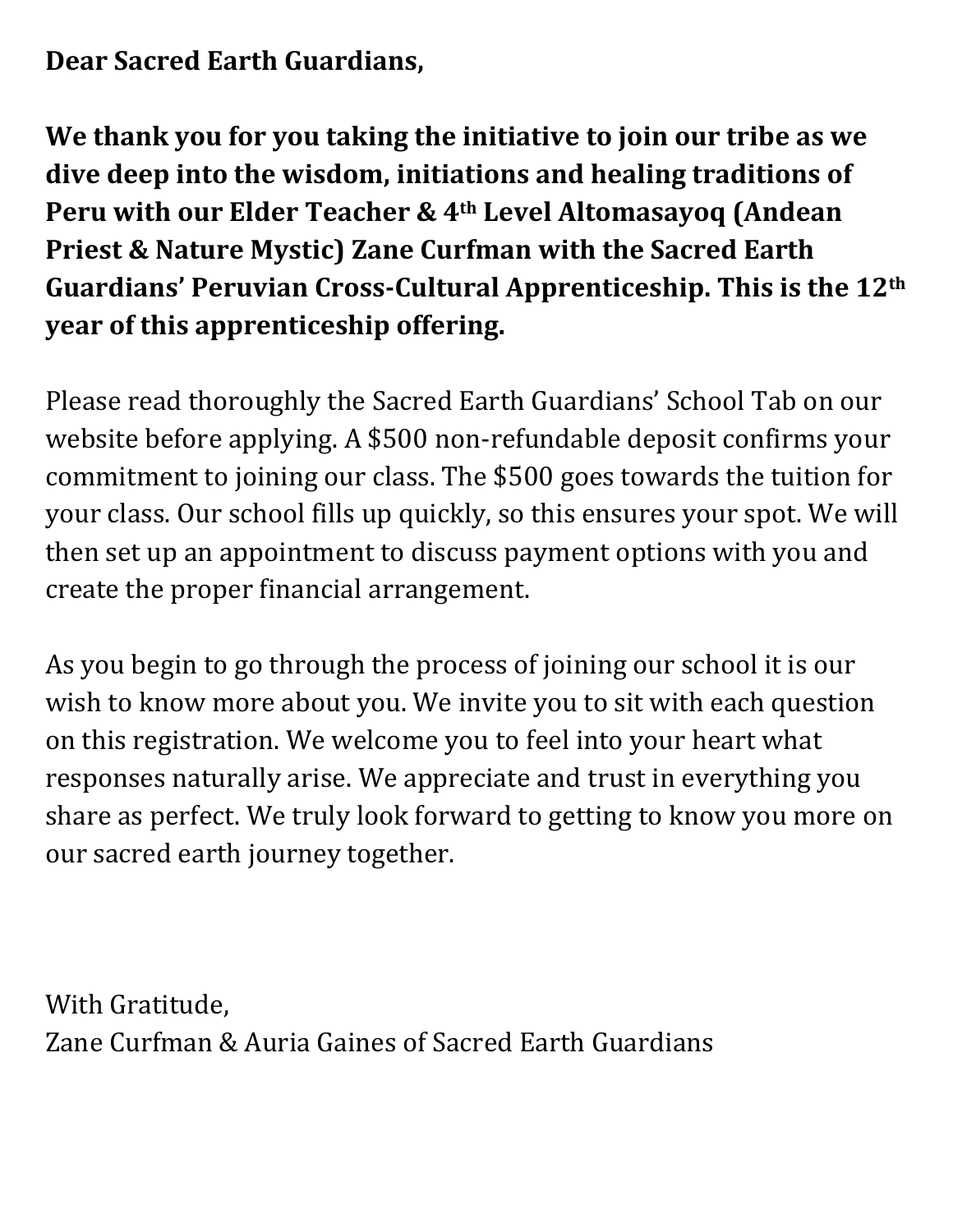#### **SACRED EARTH GUARDIANS SCHOOL QUESTIONS:**

**How did you find out about the Sacred Earth Guardians Peruvian Apprenticeship?**

**What do you desire to gain from taking our course?**

**What are you most looking forward to learning during our course?**

**Share your passions. What is your heart song in regard to earth connection, healing & spirituality?**

**Our classes involve gentle day hikes & field trips. Are there any physical challenges making this difficult for you? How can we assist if so? Do you have any allergies that we should be aware of?**

**Please list any training or study you have done in regard to herbalism, healing and shamanic studies:**

**What are your religious and spiritual practices? (We welcome diversity of all cultures and religions):**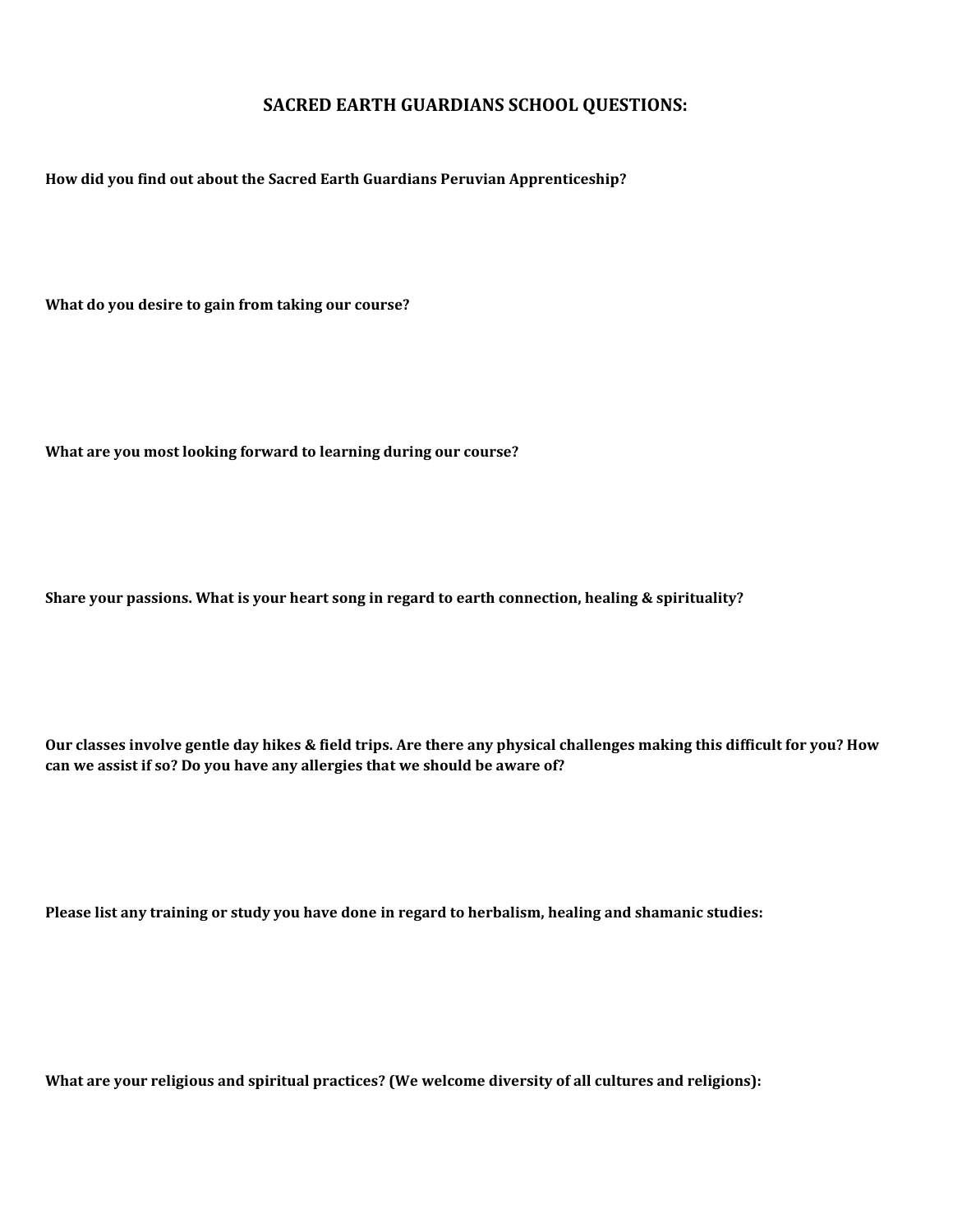### **SACRED EARTH GUARDIANS QUESTIONS CONTINUED:**

**What is your philosophy or approaches to partnering with the earth? If you do not have any certain philosophy or approaches what is your vision of how you would like to partner with the earth? (This can include: activism, gardening, herbalism etc.)**

**Are you comfortable with intimate group sharing as well as holding space, privacy and honoring other's sharing in our group circles? What are your strengths and challenges in these areas? We also welcome and support us navigating learning how to hold more heart space and presence in class time together.**

**Below we also welcome you to share anything else about yourself that you feel will help us get to know you more. Also we would love to hear about questions you might have about Sacred Earth Guardians School. Is there anything else you like to share?**